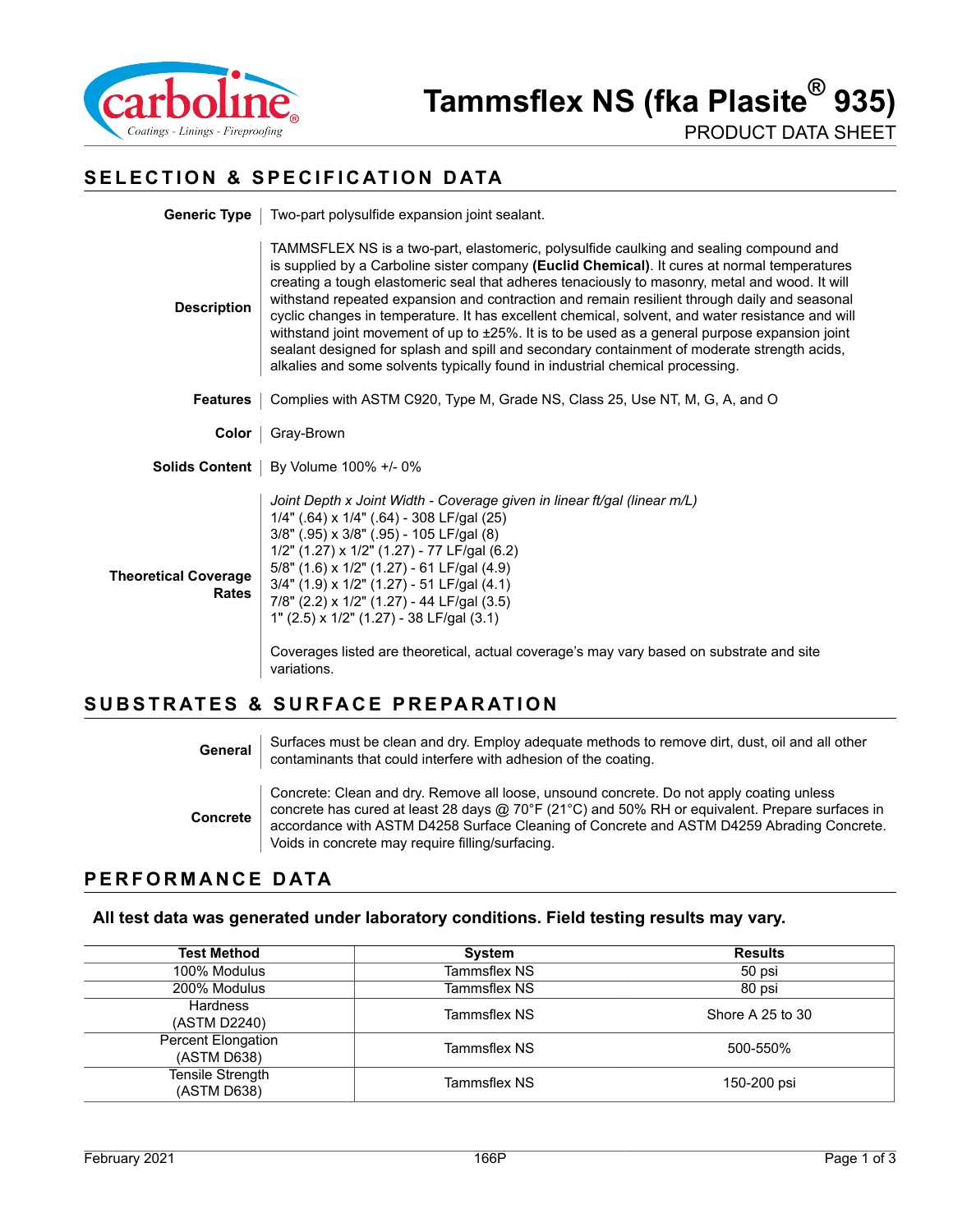# **Tammsflex NS (fka Plasite® 935)**

PRODUCT DATA SHEET



# **MIXING & THINNING**

**Mixing**

Supplied in a 1.5 gallon kit packaged in a 2 gallon container. A separate container of catalyst (Part B) is included in the container with the base material (Part A). The catalyst (Part B) is added to the base material (Part A) in the original container. The material is mixed with a Jiffy mixer attached to a slow speed drill (250 to 300 rpm). Although mixing can be accomplished by hand, it is not generally recommended. The Parts A and B are in contrasting colors to ensure thorough mixing. Mix until colors are blended into one uniform color without streaks.

**Pot Life** | 1 to 2 hours at 70°F

## **APPLICATION PROCEDURES**

TAMMSFLEX NS is a non-sag gun grade sealant designed for use in vertical and non-traffic bearing horizontal joints subject to expansion resulting from temperature changes. **Joint Design:**

**General** The minimum width of the joint should be 4 times the anticipated movement but not less than 1/4" (0.64 cm). Maximum recommended width is 1" (2.5 cm). The depth of the joint should be no more than one-half the width without exceeding the minimum/maximum limits. In joints up to 1/2" (1.3 cm) wide, the sealant depth should be equal to the joint width. In joints from 1/2" (1.3 cm) to 1.0" (2.5 cm) wide, sealant depth should be 1/2" (1.3 cm). For joints over 1" (2.5 cm) wide, sealant depth should be 1/2 of the width. In joints deeper than 1/2" (1.3 cm), a flexible, nonasphaltic or non-oil impregnated backing material should be used to fill the lower part of the joint cavity. The backing rod should be round to minimize the stress on the joint sealant. The sealant should not adhere to the bottom of the joint or the backing material. A strip of polyethylene film may be installed as a bond breaker between the filler or the bottom of the joint and the sealant.

Do not apply if the temperature of the sealant, air, or substrate is below 40°F (4°C)

#### **CURING SCHEDULE**

| -----<br>-311<br>. | Cure<br>$\cdots$<br>ш | ™ree<br>ан |
|--------------------|-----------------------|------------|
| $\overline{100}$   | )avs                  | HOUIS.     |
| $70^{\circ}$ F     | ັ                     | ιõ         |

\* Relative humidity of 50%

For water immersion conditions, allow TAMMSFLEX to cure for 7 days at 70°F (21°C) prior to filling with water.

#### **CLEANUP & SAFETY**

| Cleanup        | Clean tools and equipment immediately after application with Thinner 2 or acetone. Clean up spills<br>and drips while still wet with the same solvents                                                                                                                                                                                                       |
|----------------|--------------------------------------------------------------------------------------------------------------------------------------------------------------------------------------------------------------------------------------------------------------------------------------------------------------------------------------------------------------|
| <b>Safety</b>  | Read and follow all caution statements on this product data sheet and on the SDS for this product.<br>Employ normal workmanlike safety precautions.                                                                                                                                                                                                          |
| Ventilation    | While this is a solventless product, it is common practice when used as a tank lining or in enclosed<br>areas to circulate the air during and after application until the coating is cured. Follow all current<br>OSHA requirements for respirator use.                                                                                                      |
| <b>Caution</b> | If product is thinned with flammable solvents, keep away from sparks and open flames. All electrical<br>equipment and installations should be made and grounded in accordance with the National Electric<br>Code. In areas where explosion hazards exist, workmen should be required to use non-ferrous<br>tools and wear conductive and non-sparking shoes. |